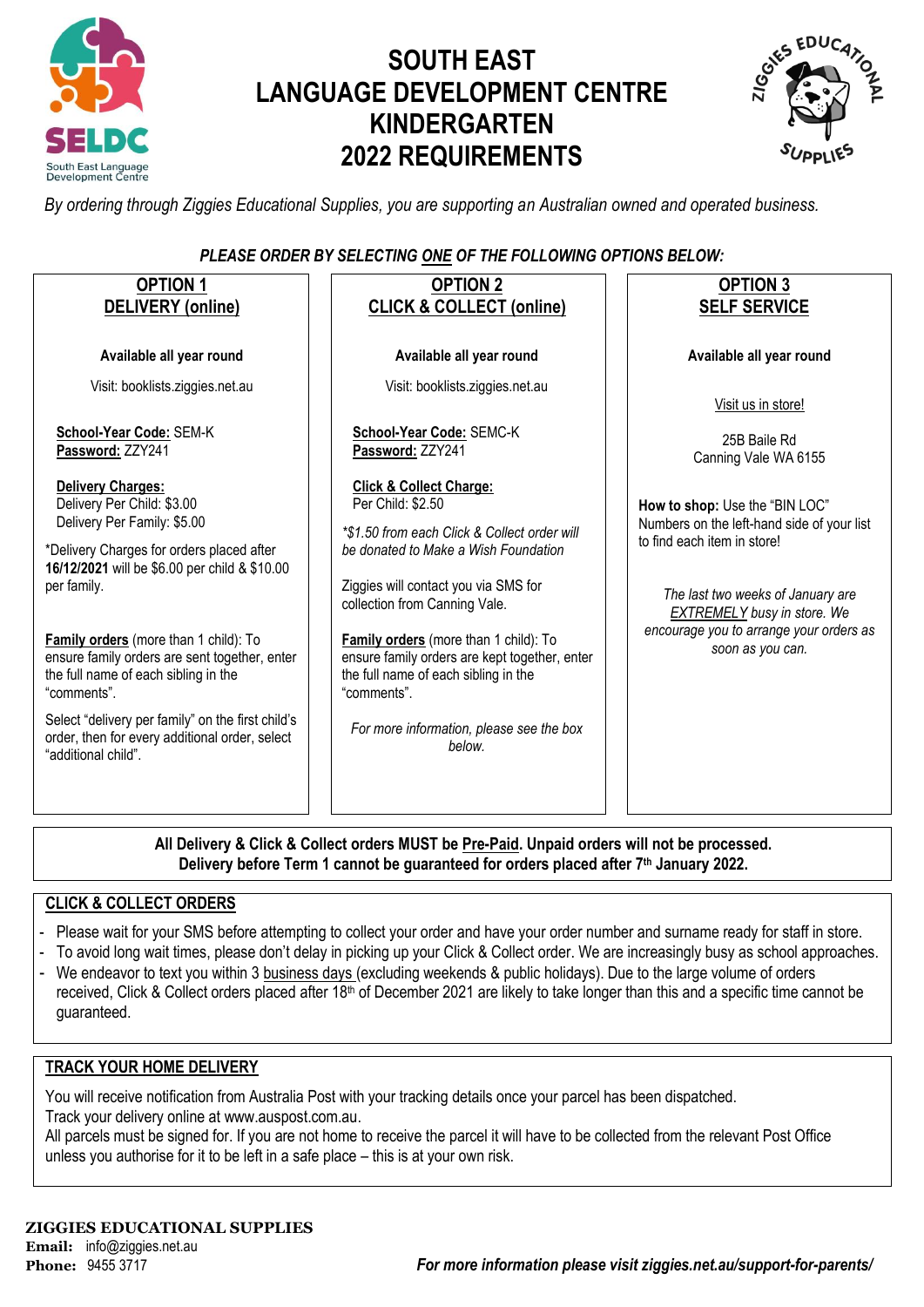

# **MISSING ITEMS**

Please ensure that you open your parcel and check your order as soon as you receive it. If you have any items missing from your pack that are not listed as being on back order, PLEASE NOTIFY US WITHIN 14 DAYS OF RECEIVING your order by emailing info@ziggies.net.au.

*Any claims made after this date will not be accepted.*

# **REFUNDS**

- Refunds will be granted for textbooks/workbooks on your Requirements List that are in **PERFECT** condition up to the **14th February 2022** or **14 days from date of purchase** (whichever is the latter). PERFECT condition = still wrapped in packaging, no name written on, no bent corners, no book covering.
- **NO REFUNDS WILL BE GIVEN FOR DIGITAL PRODUCTS.**
- Ziggies will gladly refund or exchange any items deemed faulty from the manufacturer.
- **NO REFUNDS WILL BE ISSUED FOR ITEMS MARKED WITH A #, THESE ITEMS ARE FIRM SALE.**

**Please note: A refund or exchange cannot be given if the receipt is not presented.**

| <b>Store Trading Hours:</b>                                                                                                                                                                       |                                                                                                                                                     | <b>Store locations:</b>                                                                                                                                |  |  |  |
|---------------------------------------------------------------------------------------------------------------------------------------------------------------------------------------------------|-----------------------------------------------------------------------------------------------------------------------------------------------------|--------------------------------------------------------------------------------------------------------------------------------------------------------|--|--|--|
| Mon – Fri                                                                                                                                                                                         | $9:00am - 5:00pm$                                                                                                                                   | 25B Baile Rd<br>❖<br>Canning Vale WA 6155                                                                                                              |  |  |  |
| Saturday                                                                                                                                                                                          | $9:00am - 1:00pm$                                                                                                                                   |                                                                                                                                                        |  |  |  |
| <b>Extended hours:</b><br>Sat 8 <sup>th</sup> Jan<br>Sat 15 <sup>th</sup> Jan                                                                                                                     | $9:00$ am $-3:00$ pm<br>$9:00am - 3:00pm$                                                                                                           | <b>Parking:</b> Please be aware that there is limited parking in the<br>last two weeks of January. Please be respectful of<br>neighbouring businesses. |  |  |  |
| Sat 22 <sup>nd</sup> Jan<br>Thurs 27 <sup>th</sup> Jan<br>Fri 28 <sup>th</sup> Jan<br>Sat 29 <sup>th</sup> Jan<br>Sun 30 <sup>th</sup> Jan<br>Mon 31 <sup>st</sup> Jan<br>Sat 5 <sup>th</sup> Feb | $9:00am - 5:00pm$<br>$8:00am - 6:00pm$<br>$8:00am - 6:00pm$<br>$9:00$ am $-5:00$ pm<br>$11:00am - 4:00pm$<br>$8:00am - 6:00pm$<br>$9:00am - 3:00pm$ | To avoid parking issues, we strongly encourage you to visit<br>our store earlier or select the delivery option.                                        |  |  |  |
| * Christmas Eve (24th Dec) 9:00am-3:00pm<br>* Closed all public holidays (i.e. Christmas Day,                                                                                                     | Boxing Day, New Year's Day, Australia Day etc.)                                                                                                     |                                                                                                                                                        |  |  |  |

## **Covid-19**

Due to the current situation with Covid-19, we will be monitoring and restricting (if necessary) the number of customers in store for the safety of our customers and staff. If you are visiting our stores in the last 2 weeks of January, please be aware that you may need to wait in line to enter our stores for self-service, so please limit the number of family members you bring with you. We highly recommend that you visit before this time. All customers will be required to sign in using the Safe WA App or the manual register.

# **Plastic Bags**

We encourage you to bring re-usable bags into store if doing self-service. Re-usable plastic and fabric bags will be available to purchase if required.

## **Parents to Supply**

2 x Boxes of Tissues (Large) 1 x Pack of Wipes 1 x Sunhat (Broad Brimmed) 1 x Small Cushion (Covered - no bigger than 30cm x 30cm) 1 x School Backpack (Must fit A3 sized items - no wheels) 2 x Change of Clothes PLEASE NAME ALL ITEMS

# **ZIGGIES EDUCATIONAL SUPPLIES**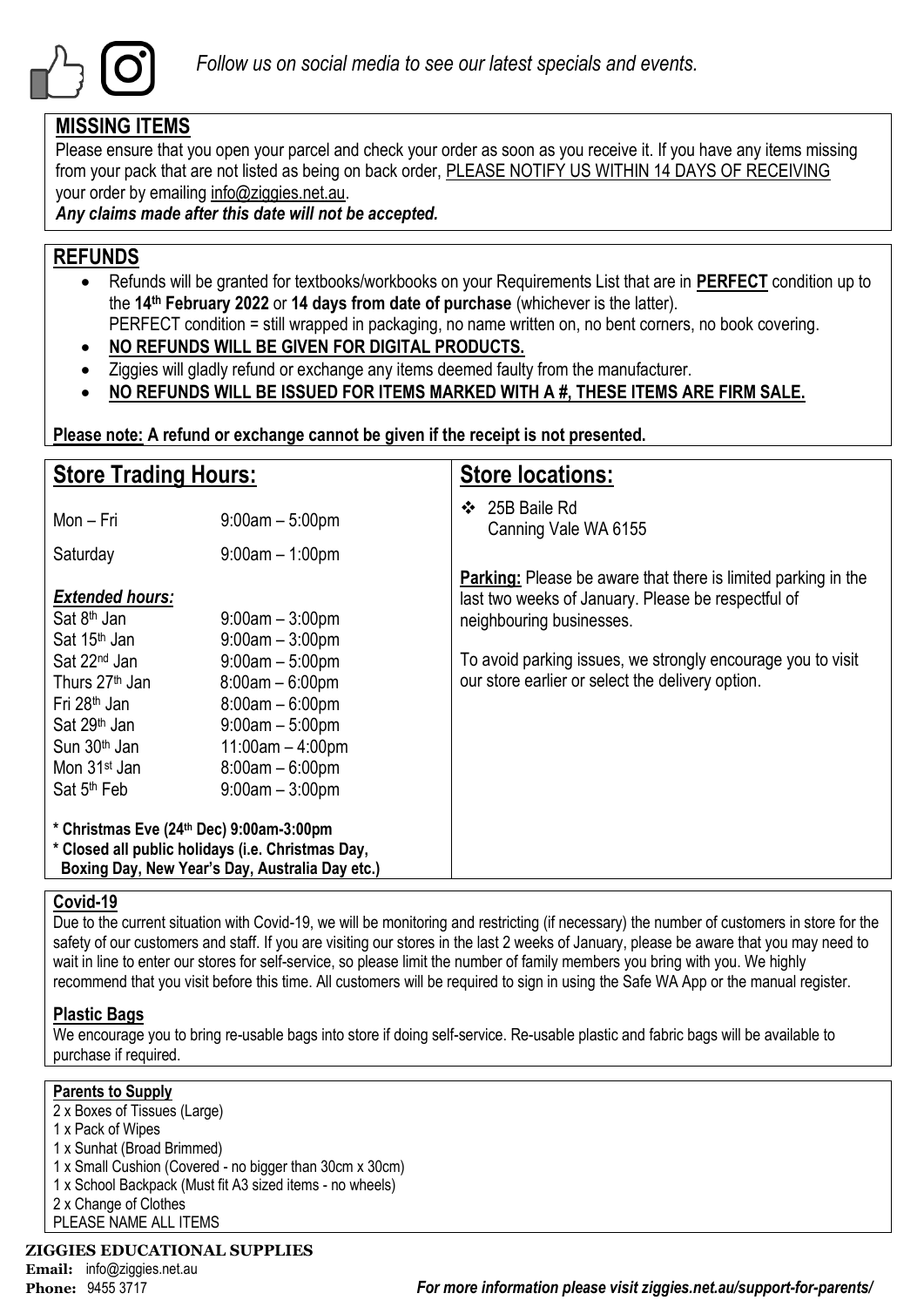# **SOUTH EAST LANGUAGE DEVELOPMENT CENTRE KINDERGARTEN 2022**

| <b>Student Name:</b>     | <b>Parent Name:</b>   |
|--------------------------|-----------------------|
| <b>Parent Contact #:</b> | <b>Email Contact:</b> |
| <b>Address:</b>          |                       |

### *PLEASE TICK THE ITEMS YOU WISH TO PURCHASE*

| <b>ITEM</b>                          |                                                                                                                                                                                                                                                                                 |   | PRICE EA TOTAL |         |
|--------------------------------------|---------------------------------------------------------------------------------------------------------------------------------------------------------------------------------------------------------------------------------------------------------------------------------|---|----------------|---------|
|                                      |                                                                                                                                                                                                                                                                                 |   |                |         |
|                                      |                                                                                                                                                                                                                                                                                 |   | \$4.75         | \$4.75  |
|                                      |                                                                                                                                                                                                                                                                                 |   | \$7.60         | \$7.60  |
| Document Wallet A4 With Button Clear |                                                                                                                                                                                                                                                                                 |   | \$1.10         | \$2.20  |
| # Marker Texta Jumbo Smart Tip 10    |                                                                                                                                                                                                                                                                                 |   | \$5.90         | \$5.90  |
|                                      |                                                                                                                                                                                                                                                                                 |   | \$8.65         | \$8.65  |
|                                      |                                                                                                                                                                                                                                                                                 | 2 | \$0.95         | \$1.90  |
|                                      |                                                                                                                                                                                                                                                                                 | 4 | \$2.85         | \$11.40 |
|                                      |                                                                                                                                                                                                                                                                                 |   |                | \$42.40 |
|                                      | PERSONAL ITEMS FOR STUDENT USE<br># Crayons Staedtler Noris Club Twister 12<br>Display Book A3 Marbig 20 Inserts Black With Insert Cover<br>Pencil Coloured Staedtler Formative 10<br>Pencil Formative Staedtler Noris Maxi 6B<br># Glue Stick UHU White 40g<br><b>SUBTOTAL</b> |   | $\overline{2}$ |         |

### **PLEASE TICK IF ALL OF THE ITEMS ABOVE TO BE PURCHASED**

#### **VOLUNTARY CONTRIBUTIONS**

#### *Voluntary Contribution for the 2022 School Year - \$60 per child per year. Family discounts apply: 2*

| South East Metro LDC Voluntary Contribution for the 2022 School Year (Per child) |  | \$60.00 | \$60.00 |
|----------------------------------------------------------------------------------|--|---------|---------|
| South East Metro LDC Voluntary Contributions Per Child (2 children)              |  | \$50.00 | \$50.00 |
| South East Metro LDC Voluntary Contributions Per Child (3 or more children)      |  | \$40.00 | \$40.00 |

Contributions will be used to supplement school expenditure in the curriculum learning areas. Resources needed in the provision of the school's learning program, i.e.art/craft materials, photocopied resource materials, use of school texts, reading books, computer software and writing supplies, technology & enterprise consumables, mathematics resource materials, science resources, physical education equipment and materials, society and environment materials etc.

### **POSTAGE (Please tick on ELDEST child's list)**

| $0.00$ $\mu$ $\alpha$ $\alpha$ $\alpha$ $\alpha$ $\beta$ $\alpha$ $\alpha$ $\beta$ |                        |        |        |
|------------------------------------------------------------------------------------|------------------------|--------|--------|
|                                                                                    |                        |        |        |
| <b>PARENTS TO SUPPLY</b>                                                           | <b>GRAND TOTAL: \$</b> |        |        |
|                                                                                    |                        |        |        |
|                                                                                    |                        |        |        |
| Postage Per Family                                                                 |                        |        |        |
|                                                                                    |                        | \$5.00 | \$5.00 |
| Postage Per Child                                                                  |                        | \$3.00 | \$3.00 |
|                                                                                    |                        |        |        |

2 x Boxes of Tissues (Large) 1 x Pack of Wipes

1 x Sunhat (Board Brimmed)

1 x Small Cushion (Covered - no bigger than 30cm x 30cm)

1 x School Backpack (must fit A3 sized items - no wheels)

2 x Change of Clothes

PLEASE NAME ALL ITEMS.

### **ADDITIONAL NOTES**

PLEASE NOTE THE LDC BOOK LIST IS DIFFERENT TO THE CO-LOCATED MAINSTREAM SCHOOL.